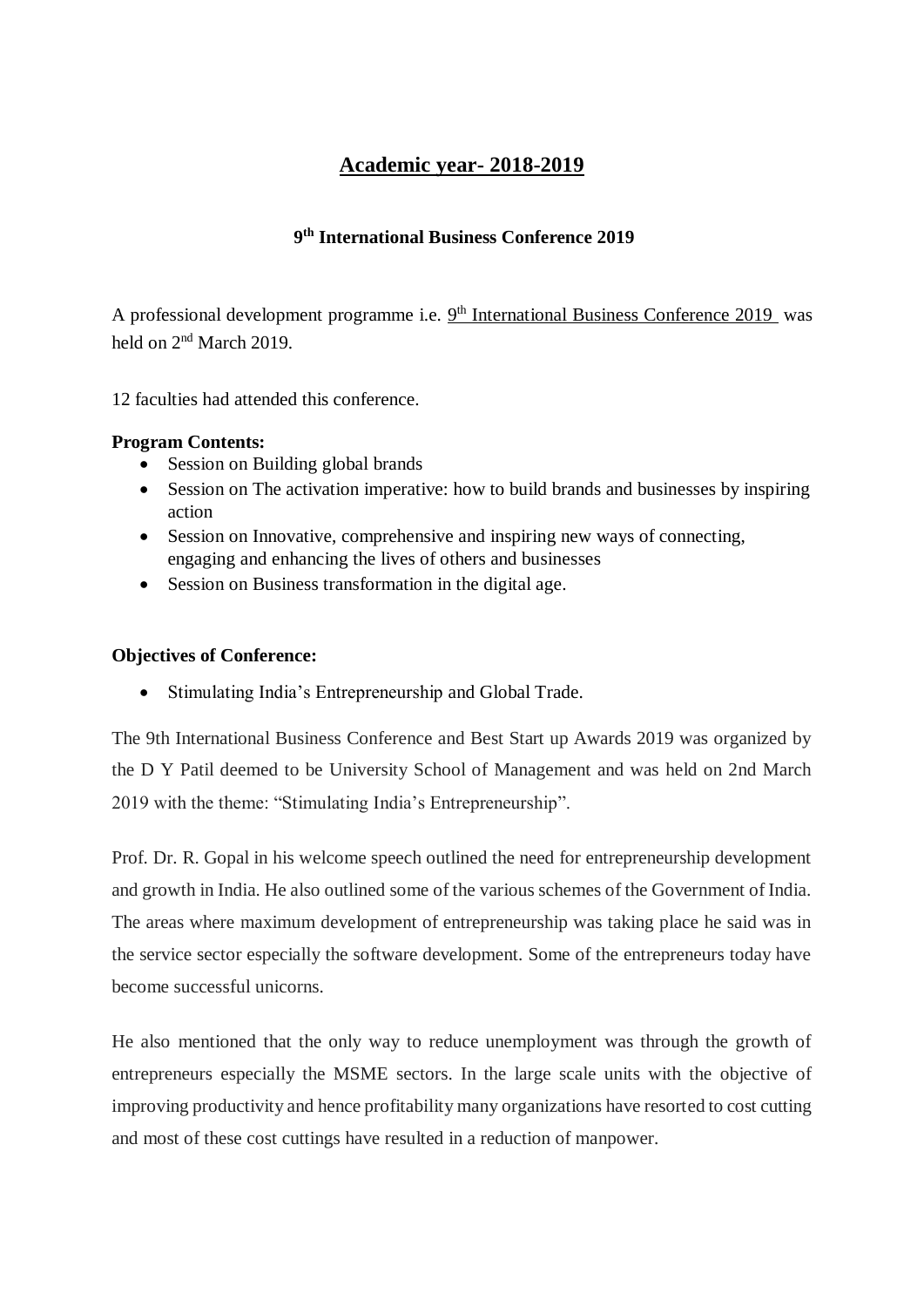### **Outcomes:**

Faculty and students had an exposure about current trends in International Business Environment.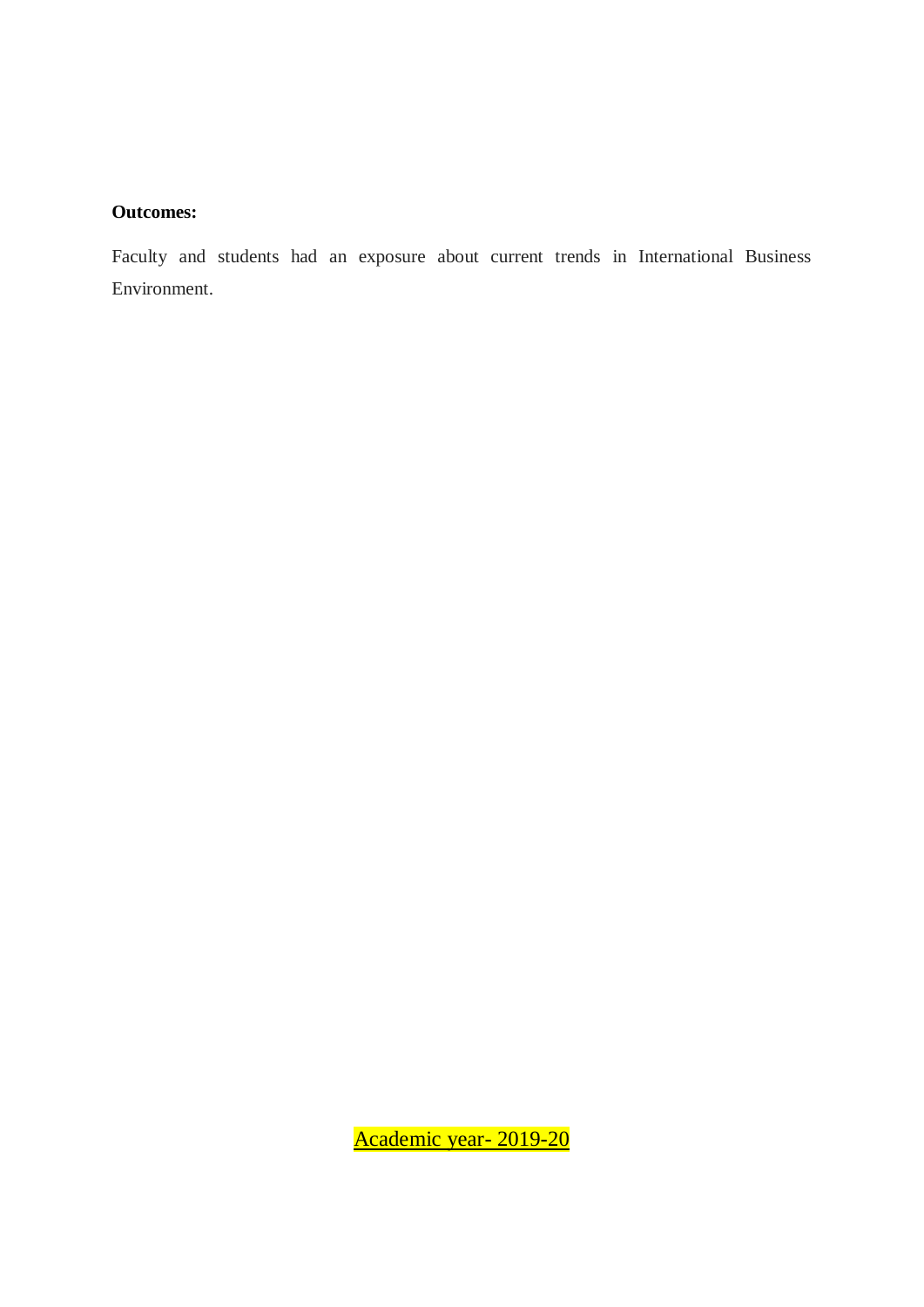

# **10th International Business Conference -Tremendous Amount of Challenges in Achieving US\$5 Trillion Economy**

## **Report**

A professional development programme i.e. **10th International Business Conference - Tremendous Amount of Challenges in Achieving US\$5 Trillion Economy**, was held on 21- 09-2019 in association with the IMC Chamber of Commerce & Industry, the World Trade Center Navi Mumbai and the Indian Chamber of Commerce.

12 faculties had attended this conference.

### **Program Contents:**

- Session on Issues & Challenges in Achieving a \$5 Trillion Economy
- Session on possible future opportunities in International Market
- Session on current trends in world economy and market

### **Objectives of Conference:**

• Stimulating India's Entrepreneurship and Global Trade.

There were over 500 participants in the Conference including, representatives from Foreign Consulates, Senior Corporate Executives and Students from Mumbai and Navi Mumbai region. The Honourable Guest speakers in this seminar included, Mr. Nayan Mehta, the CFO of Bombay Stock Exchange (BSE), Mr. Debashish Mallick, Mr. Anand Singh, Head of ECGC for Western India, Mr. Shankar Jadhav, The MD of BSE, Krishna Gangopadhyay, the Head of Listing for India International Stock Exchange and Mr. Neeraj Kulshrestha, the CBO of BSE and also there were Consul Generals from Spain, Ecuador and Uganda. Other speakers included Dr. R Gopal, Director, DYPUSM, Mr. R K Jain, Chairman, IMC Navi Mumbai& Mr. Sunil Zode, the Chairman of ICCAA.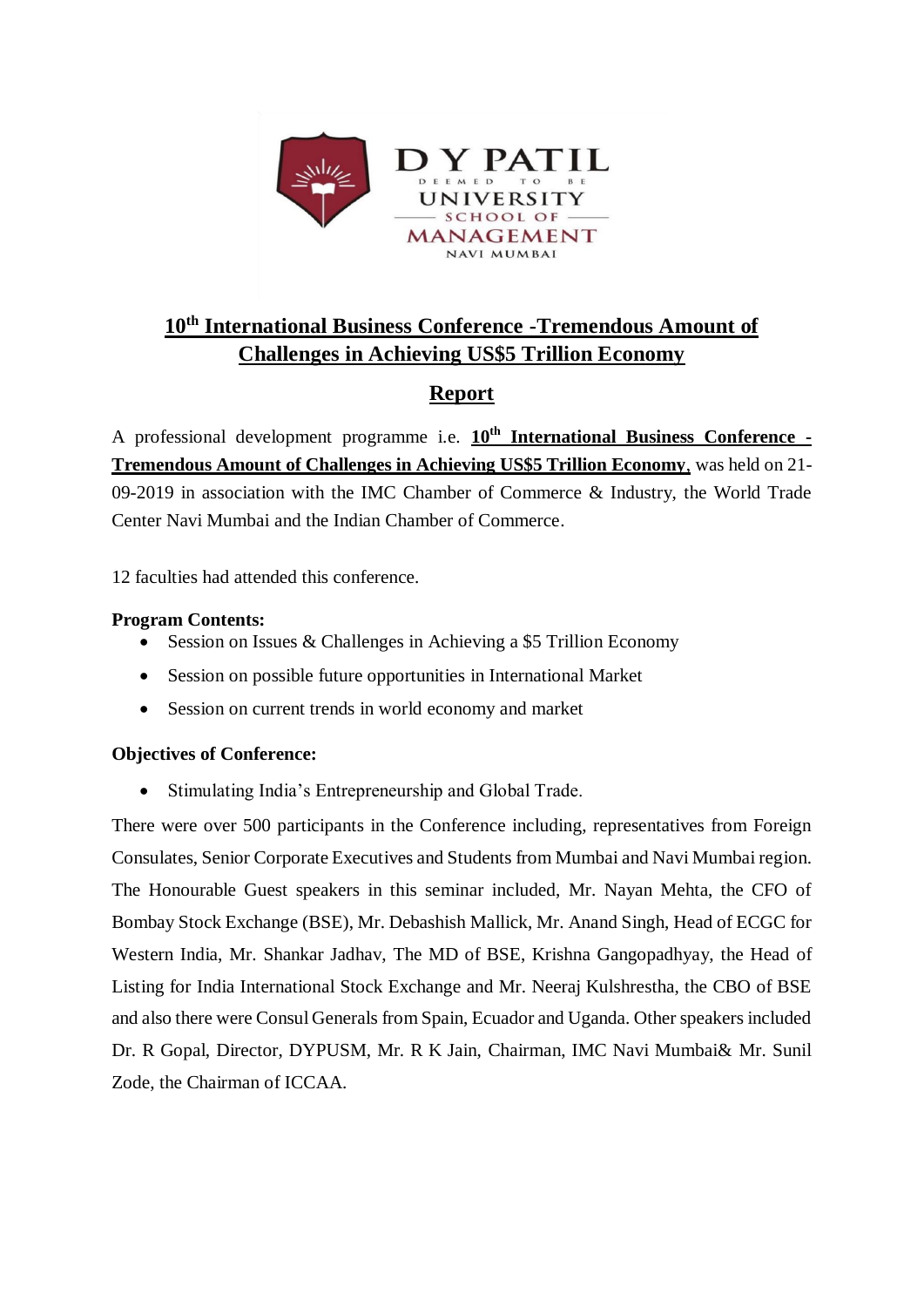Dr. R Gopal, while welcoming the participants provided a brief overview of the current economic scenario and also explained about the possible future opportunities, especially for students. Mr. Nayan Mehta, the key note speaker of the day discussed how the economy can be strengthened and also how the challenges can be tackled. The other speakers also discussed about the possible opportunities arising in the banking and financial sector an also how India's International trade can be improved. The Consul Generals of Spain, Ecuador and Uganda gave a brief presentation about their respective countries and what are the opportunities available and also how bilateral trade with India can be boosted for mutual economic growth.

#### **Outcomes:**

Faculty and students had an exposure about current trends in International Business Environment.

Academic year- 2020-21

**11th International Business Conference**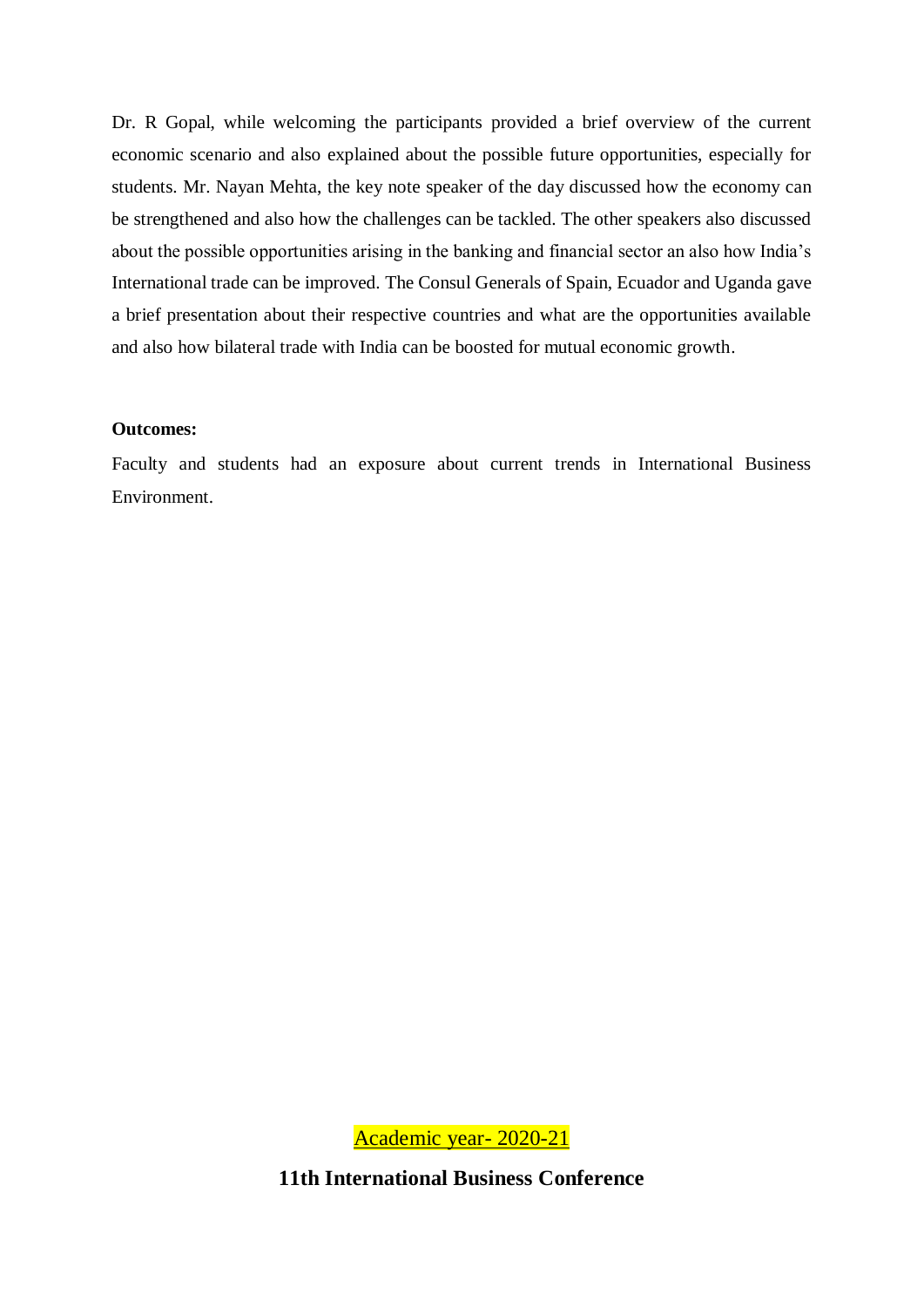DYPUSM 11th International Business Conference Held on 10th March 2021. In the wake of the COVID-19 Pandemic, which presented an unprecedented challenge to lives and livelihoods of people across the globe causing economic and social disruption. India's Honorable Prime Minister Mr. Narendra Modi unveiled his vision for Atmanirbhar Bharat, or self-reliant India. The vision offers to create a global impact as it encourages the citizens to turn this crisis into an opportunity, to become vocal for local and self-reliant. Keeping in mind the COVID-19 norms and restrictions, the D Y Patil Deemed to be University School of Management organized a webinar - 11th International Business Conference with the theme "Make for Bharat to Globe" and IBC Start up Awards 2021 in association with the IMC Chamber of Commerce and Industry, The World Trade Centre, Navi Mumbai, Indian Chamber of Commerce of Affirmative Action, Mumbai and Global Expo India. More than 2000 participants had registered for the Conference and the proceedings were transmitted live on YouTube. The proceedings were viewed more than 3000 participants including members from the Indonesian Consulates and other important consulates and senior corporate executives. Prof. Dr. R. Gopal, Director, Head of the department and former Dean, while welcoming the participants and the distinguished guests explained the need for the theme and the various strategic actions taken by the government. He emphasized that the MSMEs are the major contributors to the GDPO of the country and also major source of employment. Prof. Dr. R. Gopal spoke about the various issues and challenges faced by the MSME and also mentioned about the need for proper documentation when one talks about going global. Dr. Vani Kamath, Dean of the School of Management, mentioned that the 11th International Business Conference was unique in the sense that it was first major conference that was conducted on a virtual platform. She said that such conferences foster a good and health Industry Institute partnership which is a win win situation for both the industry and the institutes. She suggested that we should have many such conference in a given year. 2 Leading Personalities from the Industrial world were the Chief Guest and the Guest of Honor for the conference. We also had representatives from Foreign Consulates and Senior Corporate Executives. Mr. Indrajit Ghosh Chairman, MSME Chamber of Commerce and Industry, New Delhi spoke about the various schemes introduced by the Government and the help the MSMECCI offers to the MSMEs. Dr. R.S.S. Mani, President, Bombay Management Associations spoke about the role Management Institutes could paly in creating a New India. Mr. Pradeep Goyal, Chairman and CEO spoke about the requirements of the global world and explained the concept by elaborating cases from his organization. Mr.